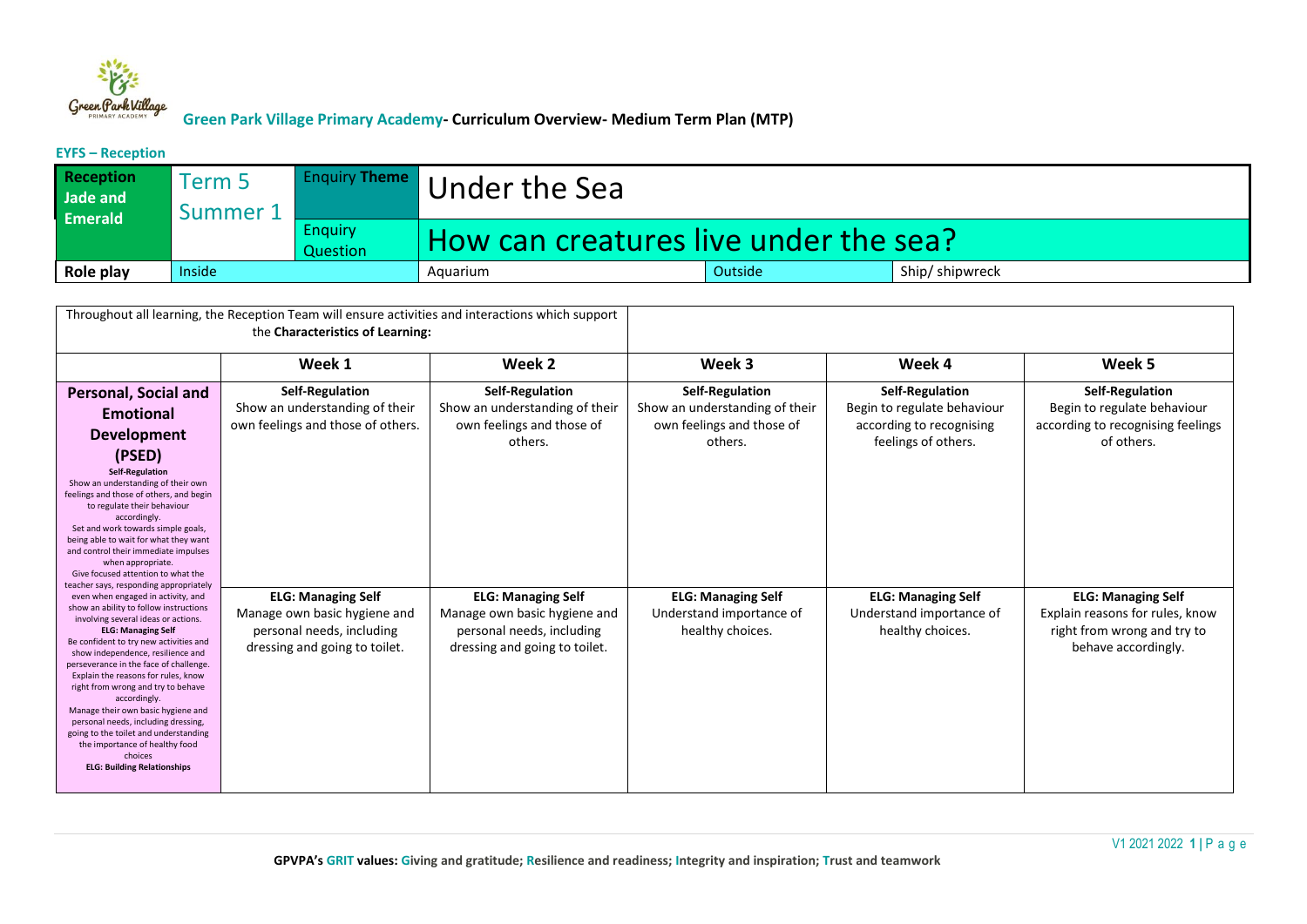

| Work and play cooperatively and take<br>turns with others.<br>Form positive attachments to adults<br>and friendships with peers;.<br>Show sensitivity to their own and to<br>others' needs.                                                                                                      | <b>ELG: Building Relationships</b><br>Continue to develop constructive<br>and respectful relationships.   | <b>ELG: Building Relationships</b><br>Continue to develop<br>constructive and respectful<br>relationships. | <b>ELG: Building Relationships</b><br>Continue to develop<br>constructive and respectful<br>relationships. | <b>ELG: Building Relationships</b><br>Show sensitivity to own and to<br>others' needs.   | <b>ELG: Building Relationships</b><br>Show sensitivity to own and to<br>others' needs.   |
|--------------------------------------------------------------------------------------------------------------------------------------------------------------------------------------------------------------------------------------------------------------------------------------------------|-----------------------------------------------------------------------------------------------------------|------------------------------------------------------------------------------------------------------------|------------------------------------------------------------------------------------------------------------|------------------------------------------------------------------------------------------|------------------------------------------------------------------------------------------|
| <b>Physical</b><br><b>Development</b><br>(PD)<br>Fine<br>Hold a pencil effectively in preparation<br>for fluent writing - using the tripod<br>grip in almost all cases.<br>Use a range of small tools, including<br>scissors, paint brushes and cutlery.<br>Begin to show accuracy and care when | <b>Fine</b><br>Use a small range of tools<br>including scissors and paint<br>brushes.                     | <b>Fine</b><br>Use a small range of tools<br>including scissors and paint<br>brushes.                      | <b>Fine</b><br>Use a small range of tools<br>including scissors and paint<br>brushes                       | <b>Fine</b><br>Hold a pencil effectively - using<br>tripod grip in most cases.           | <b>Fine</b><br>Use a small range of tools<br>including scissors and paint<br>brushes.    |
| drawing.<br><b>Gross</b><br>Negotiate space and obstacles safely,<br>with consideration for themselves and<br>others.<br>Demonstrate strength, balance and<br>coordination when playing.<br>Move energetically, such as running,<br>jumping, dancing, hopping, skipping<br>and climbing.         | <b>Gross</b><br>Negotiate space and obstacles<br>safely, with consideration for<br>themselves and others. | <b>Gross</b><br>Negotiate space and obstacles<br>safely, with consideration for<br>themselves and others.  | <b>Gross</b><br>Know and talk about different<br>factors that support overall<br>health.                   | <b>Gross</b><br>Know and talk about different<br>factors that support overall<br>health. | <b>Gross</b><br>Know and talk about different<br>factors that support overall<br>health. |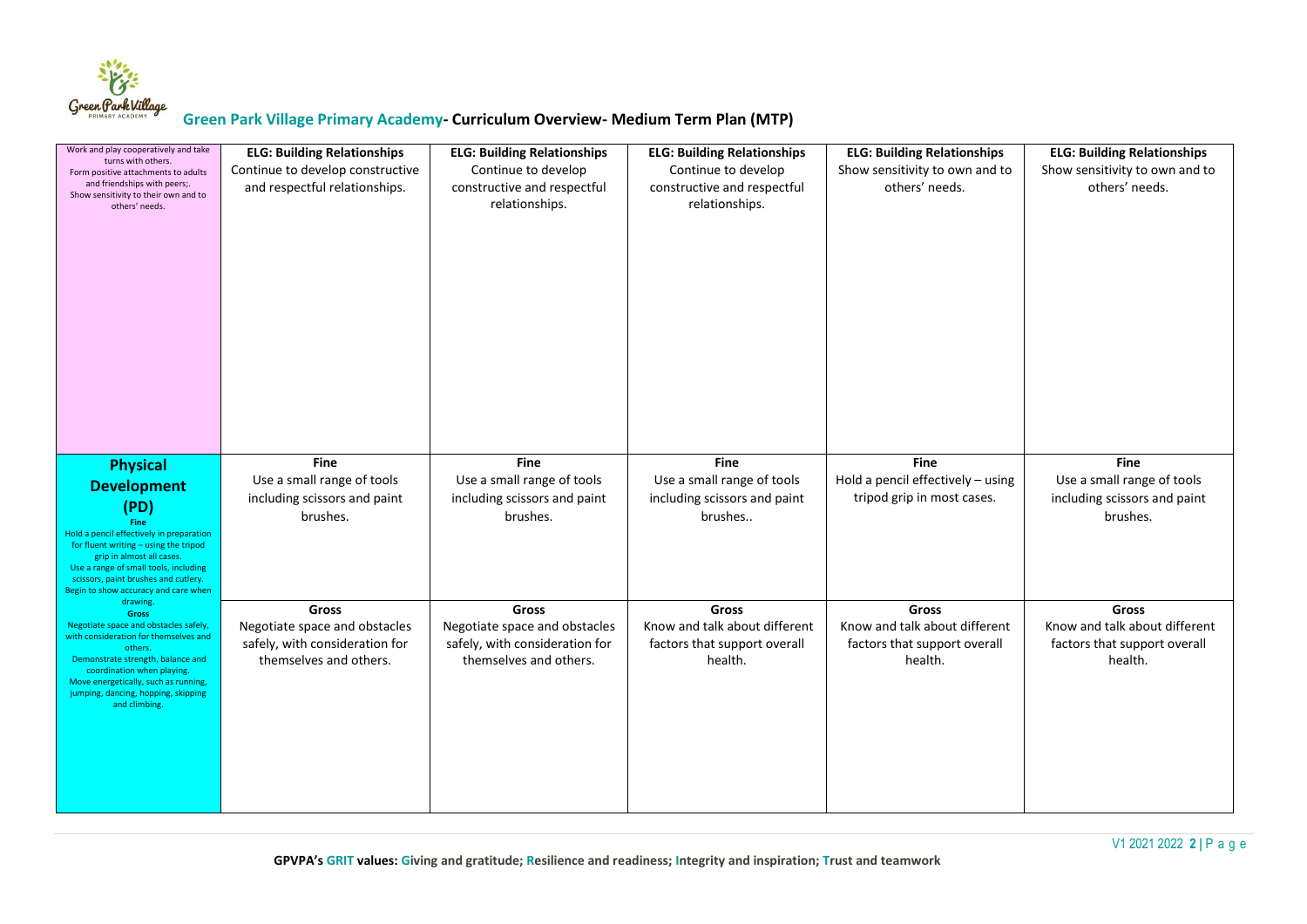

| <b>Communication and</b><br><b>Language</b><br>(CL)<br><b>Listening, Attention and</b><br><b>Understanding</b><br>Listen attentively and respond to what<br>they hear with relevant questions,<br>comments and actions when being<br>read to and during whole class<br>discussions and small group<br>interactions<br>Make comments about what they<br>have heard and ask questions to clarify<br>their understanding<br>Hold conversation when engaged in<br>back-and-forth exchanges with their                                                                                         | Listening, Attention and<br>Understanding<br>Listen attentively and respond to<br>what they hear with relevant<br>questions, comments and<br>answers. | Listening, Attention and<br>Understanding<br>Listen attentively and respond<br>to what they hear with relevant<br>questions, comments and<br>answers.                    | Listening, Attention and<br>Understanding<br>Listen attentively and respond<br>to what they hear with relevant<br>questions, comments and<br>answers. | Listening, Attention and<br>Understanding<br>Listen attentively and respond<br>to what they hear and ask<br>questions to clarify their<br>understanding. | Listening, Attention and<br>Understanding<br>Listen attentively and respond to<br>what they hear and ask questions<br>to clarify their understanding. |
|-------------------------------------------------------------------------------------------------------------------------------------------------------------------------------------------------------------------------------------------------------------------------------------------------------------------------------------------------------------------------------------------------------------------------------------------------------------------------------------------------------------------------------------------------------------------------------------------|-------------------------------------------------------------------------------------------------------------------------------------------------------|--------------------------------------------------------------------------------------------------------------------------------------------------------------------------|-------------------------------------------------------------------------------------------------------------------------------------------------------|----------------------------------------------------------------------------------------------------------------------------------------------------------|-------------------------------------------------------------------------------------------------------------------------------------------------------|
| teacher and peers<br><b>Speaking</b><br>Participate in small group, class and<br>one-to-one discussions, offering their<br>own ideas, using recently introduced<br>vocabulary.<br>Offer explanations for why things<br>might happen, making use of recently<br>introduced vocabulary from stories,<br>non-fiction, rhymes and poems when<br>appropriate.<br>Express their ideas and feelings about<br>their experiences using full sentences,<br>including use of past, present and<br>future tenses and making use of<br>conjunctions, with modelling and<br>support from their teacher. | <b>Speaking</b><br>Talk about selected fiction and<br>non-fiction to develop a deep<br>familiarity with new knowledge<br>and vocabulary.              | <b>Speaking</b><br>Talk about selected fiction and<br>non-fiction to develop a deep<br>familiarity with new knowledge<br>and vocabulary.                                 | <b>Speaking</b><br>Talk about selected fiction and<br>non-fiction to develop a deep<br>familiarity with new knowledge<br>and vocabulary.              | <b>Speaking</b><br>Offer explanations for why<br>things might happen, making<br>use of recently introduced<br>vocabulary.                                | <b>Speaking</b><br>Offer explanations for why things<br>might happen, making use of<br>recently introduced vocabulary.                                |
| Literacy<br><b>Word reading</b>                                                                                                                                                                                                                                                                                                                                                                                                                                                                                                                                                           |                                                                                                                                                       | Texts: Rainbow Fish, Tiddler, Commotion in the Ocean, A Hole in the Bottom of the Sea, The Snail and the Whale, Sharing a Shell, The Storm Whale, Mrs Armitage on Wheels |                                                                                                                                                       |                                                                                                                                                          |                                                                                                                                                       |
| Say a sound for each letter in the<br>alphabet and at least 10 digraphs.<br>Read words consistent with their                                                                                                                                                                                                                                                                                                                                                                                                                                                                              | Word reading                                                                                                                                          | Word reading                                                                                                                                                             | <b>Word reading</b>                                                                                                                                   | <b>Word reading</b>                                                                                                                                      | Word reading                                                                                                                                          |
| phonic knowledge by sound-blending.<br>Read aloud simple sentences and<br>books that are consistent with their<br>phonic knowledge, including some<br>common exception words.<br><b>Phonics Letters and Sounds-Phase 3</b><br>and $4$<br><b>Comprehension</b><br>Demonstrate understanding of what                                                                                                                                                                                                                                                                                        | <b>Phonics</b> Letters and Sounds-<br>Phase 2/3<br>Read words consistent with their<br>phonics knowledge by sound-<br>blending.                       | <b>Phonics Letters and Sounds-</b><br>Phase 2/3<br>Read words consistent with<br>their phonics knowledge by<br>sound-blending.                                           | <b>Phonics</b> Letters and Sounds-<br>Phase 2/3<br>Read words consistent with<br>their phonics knowledge by<br>sound-blending.                        | <b>Phonics</b> Letters and Sounds-<br>Phase 2/3<br>Read aloud simple sentences<br>and books that are consistent<br>with their phonics knowledge.         | <b>Phonics Letters and Sounds-</b><br>Phase 2/3<br>Read aloud simple sentences and<br>books that are consistent with<br>their phonics knowledge.      |
| has been read to them by retelling<br>stories and narratives using their own<br>words and recently introduced<br>vocabulary.<br>Anticipate – where appropriate – key<br>events in stories.<br>Use and understand recently<br>introduced vocabulary during                                                                                                                                                                                                                                                                                                                                 | Comprehension<br>Demonstrate understanding of<br>what has been read to them by<br>retelling stories.                                                  | Comprehension<br>Demonstrate understanding of<br>what has been read to them by<br>retelling stories.                                                                     | Comprehension<br>Demonstrate understanding of<br>what has been read to them by<br>retelling stories.                                                  | Comprehension<br>Anticipate key events in stories,<br>using recently introduced<br>vocabulary.                                                           | Comprehension<br>Anticipate key events in stories,<br>using recently introduced<br>vocabulary.                                                        |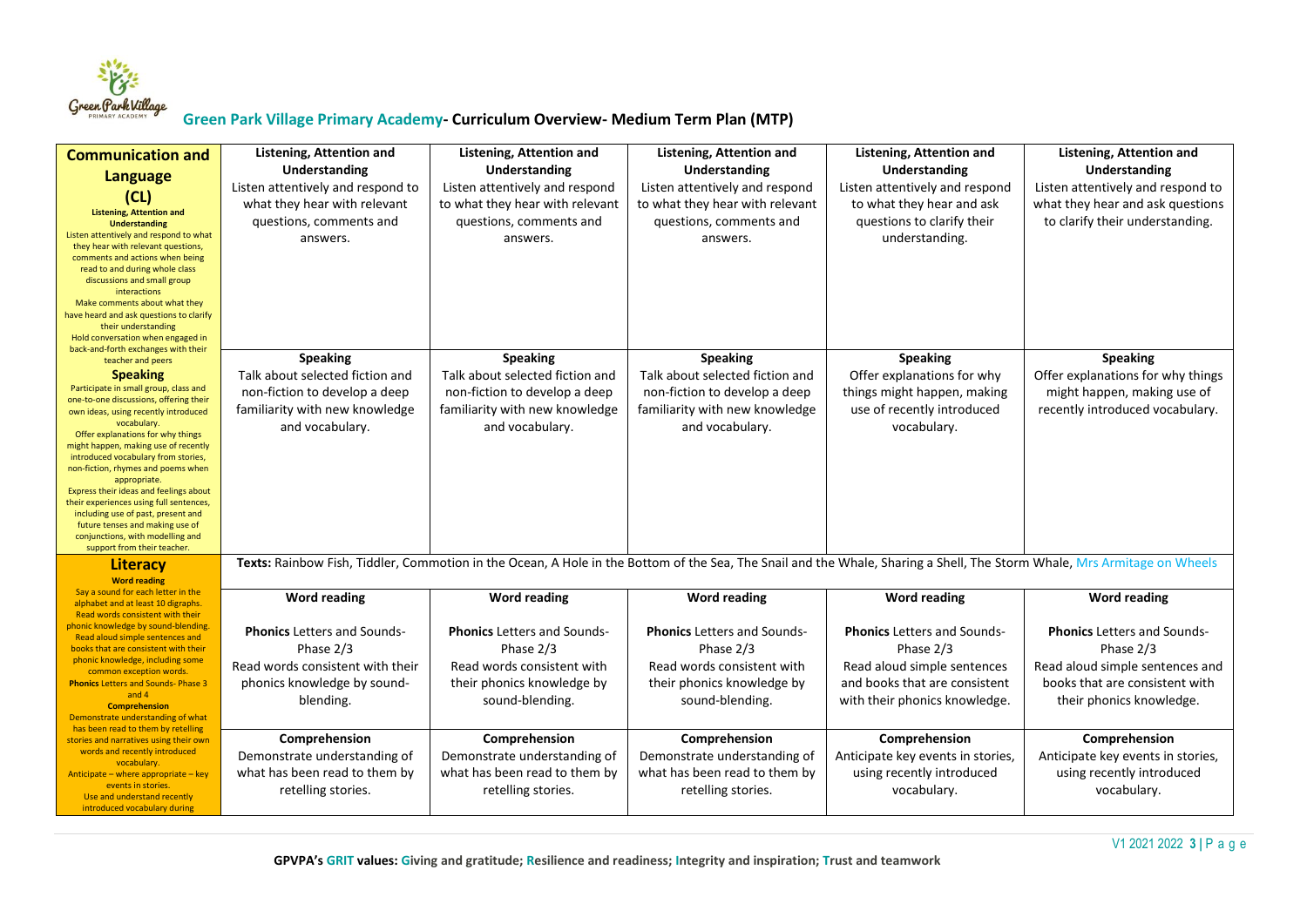

| discussions about stories, non-fiction,<br>rhymes and poems and during role-<br>play.<br><b>Writing</b><br>Write recognisable letters, most of<br>which are correctly formed.<br>Spell words by identifying sounds in<br>them and representing the sounds<br>with a letter or letters.<br>Write simple phrases and sentences<br>that can be read by others.                                                                                                                                                                                                                                                                                                                                                                             | Writing<br>Write recognisable letters, most<br>of which are correctly formed.                                                                                                                | Writing<br>Write recognisable letters,<br>most of which are correctly<br>formed. | Writing<br>Write simple phrases or<br>sentences that can be read by<br>others.                                                                                                                        | Writing<br>Write simple phrases or<br>sentences that can be read by<br>others. | <b>Writing</b><br>Write simple phrases or<br>sentences that can be read by<br>others.                                                                                                    |
|-----------------------------------------------------------------------------------------------------------------------------------------------------------------------------------------------------------------------------------------------------------------------------------------------------------------------------------------------------------------------------------------------------------------------------------------------------------------------------------------------------------------------------------------------------------------------------------------------------------------------------------------------------------------------------------------------------------------------------------------|----------------------------------------------------------------------------------------------------------------------------------------------------------------------------------------------|----------------------------------------------------------------------------------|-------------------------------------------------------------------------------------------------------------------------------------------------------------------------------------------------------|--------------------------------------------------------------------------------|------------------------------------------------------------------------------------------------------------------------------------------------------------------------------------------|
| <b>Mathematics</b><br><b>Number</b><br>Have a deep understanding of number<br>to 10, including the composition of<br>each number;<br>Subitise (recognise quantities without<br>counting) up to 5; - Automatically                                                                                                                                                                                                                                                                                                                                                                                                                                                                                                                       |                                                                                                                                                                                              |                                                                                  | Geometry- Exploring patterns<br>Addition and Subtraction- Count on and back<br>Number and Place Value- numbers to 20<br><b>Multiplication and Division- Numerical Patterns</b><br>Measurement-measure |                                                                                |                                                                                                                                                                                          |
| recall (without reference to rhymes,<br>counting or other aids) number bonds<br>up to 5 (including subtraction facts)<br>and some number bonds to 10,<br>including double facts.<br><b>Numerical Patterns</b><br>Verbally count beyond 20, recognising<br>the pattern of the counting system; -<br>Compare quantities up to 10 in<br>different contexts, recognising when<br>one quantity is greater than, less than<br>or the same as the other quantity.<br>Explore and represent patterns within<br>numbers up to 10, including evens and<br>odds, double facts and how quantities<br>can be distributed equally.                                                                                                                    | <b>Number</b><br>To 20 and Beyond - building numbers to 20 and identifying them<br>Matching images to numeral<br>Estimating                                                                  |                                                                                  | <b>Number</b><br>To 20 and Beyond/ First, then, now                                                                                                                                                   |                                                                                |                                                                                                                                                                                          |
|                                                                                                                                                                                                                                                                                                                                                                                                                                                                                                                                                                                                                                                                                                                                         | <b>Numerical Patterns</b><br>Number patterns to 20<br>Subtraction<br>Counting patterns beyond 10                                                                                             |                                                                                  | <b>Numerical Patterns</b><br>Shape patterns<br>Addition (counting on)<br>How many is a 100 investigation                                                                                              |                                                                                |                                                                                                                                                                                          |
| <b>Understanding the</b><br><b>World</b><br><b>Past and Present</b><br>Talk about the lives of the people<br>around them and their roles in society.<br>Know some similarities and differences<br>between things in the past and now,<br>drawing on their experiences and what<br>has been read in class.<br>Understand the past through settings,<br>characters and events encountered in<br>books read in class and storytelling.<br><b>People, Culture and Communities</b><br>Describe their immediate environment<br>using knowledge from observation,<br>discussion, stories, non-fiction texts<br>and maps.<br>Know some similarities and differences<br>between different religious and<br>cultural communities in this country, | <b>Past and Present</b><br>Seasides from the past. Can the children describe similarities and<br>differences between seaside settings from 50 years ago and current<br>day seaside settings? |                                                                                  | <b>Past and Present</b><br>Sailors Ahoy! Children to compare sailors and from the past to<br>current sailors (marines).                                                                               |                                                                                | <b>Past and Present</b><br>Sailors Ahoy! Children to<br>compare anglers and from the<br>past to anglers today) What has<br>changed? Which anglers had the<br>easiest time catching fish? |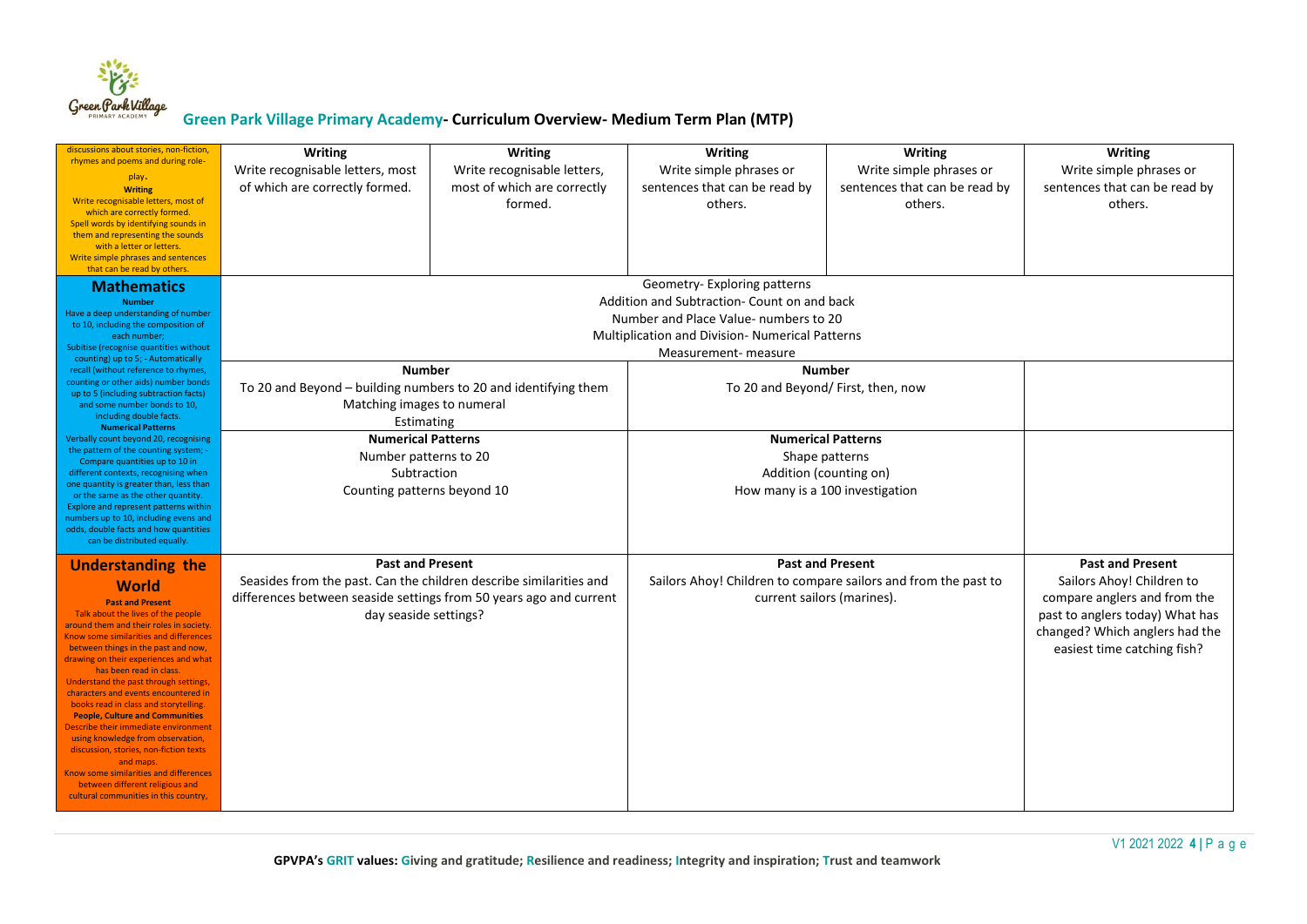

| drawing on their experiences and what<br>has been read in class.<br><b>Explain some similarities and</b><br>differences between life in this country<br>and life in other countries, drawing on<br>knowledge from stories, non-fiction<br>texts and - when appropriate - maps.<br><b>The Natural World</b><br><b>Explore the natural world around</b><br>them, making observations and<br>drawing pictures of animals and<br>plants.<br>Know some similarities and differences<br>between the natural world around<br>them and contrasting environments,<br>drawing on their experiences and what<br>has been read in class.<br><b>Understand some important processes</b> | <b>People, Culture and Communities</b><br>Eid - how do Muslim people prepare for this special occasion?<br>Compare to other preparations for special events that the children<br>are aware of. |                                                                                                                                                         | <b>People, Culture and Communities</b><br>Deaf Awareness<br>How do deaf people communicate? Children to build on signs that<br>they already know and to learn new signs. |                                                                                          | People, Culture and<br><b>Communities</b><br>Walk to School Week - How can<br>we help our community by<br>walking to school?                                     |
|----------------------------------------------------------------------------------------------------------------------------------------------------------------------------------------------------------------------------------------------------------------------------------------------------------------------------------------------------------------------------------------------------------------------------------------------------------------------------------------------------------------------------------------------------------------------------------------------------------------------------------------------------------------------------|------------------------------------------------------------------------------------------------------------------------------------------------------------------------------------------------|---------------------------------------------------------------------------------------------------------------------------------------------------------|--------------------------------------------------------------------------------------------------------------------------------------------------------------------------|------------------------------------------------------------------------------------------|------------------------------------------------------------------------------------------------------------------------------------------------------------------|
| and changes in the natural world<br>around them, including the seasons<br>and changing states of matter.                                                                                                                                                                                                                                                                                                                                                                                                                                                                                                                                                                   | <b>The Natural World</b><br>What lives in the ocean? Children<br>to name their favourite marine<br>life and consider questions we<br>will answer over the course of<br>the term.               | <b>The Natural World</b><br>Look at large sea life - fact files<br>on 2 or 3 large sea creatures<br>that the children choose to find<br>out more about? | <b>The Natural World</b><br>The sea floor $-$ what creatures<br>would you find on the sea floor.<br>How do they survive and what<br>do they eat?                         | <b>The Natural World</b><br>Rockpools - what creatures<br>would you find in a rock pool? | <b>The Natural World</b><br>How can we protect our oceans?<br>Children to start to consider why<br>it is important why we protect<br>our marine life and oceans. |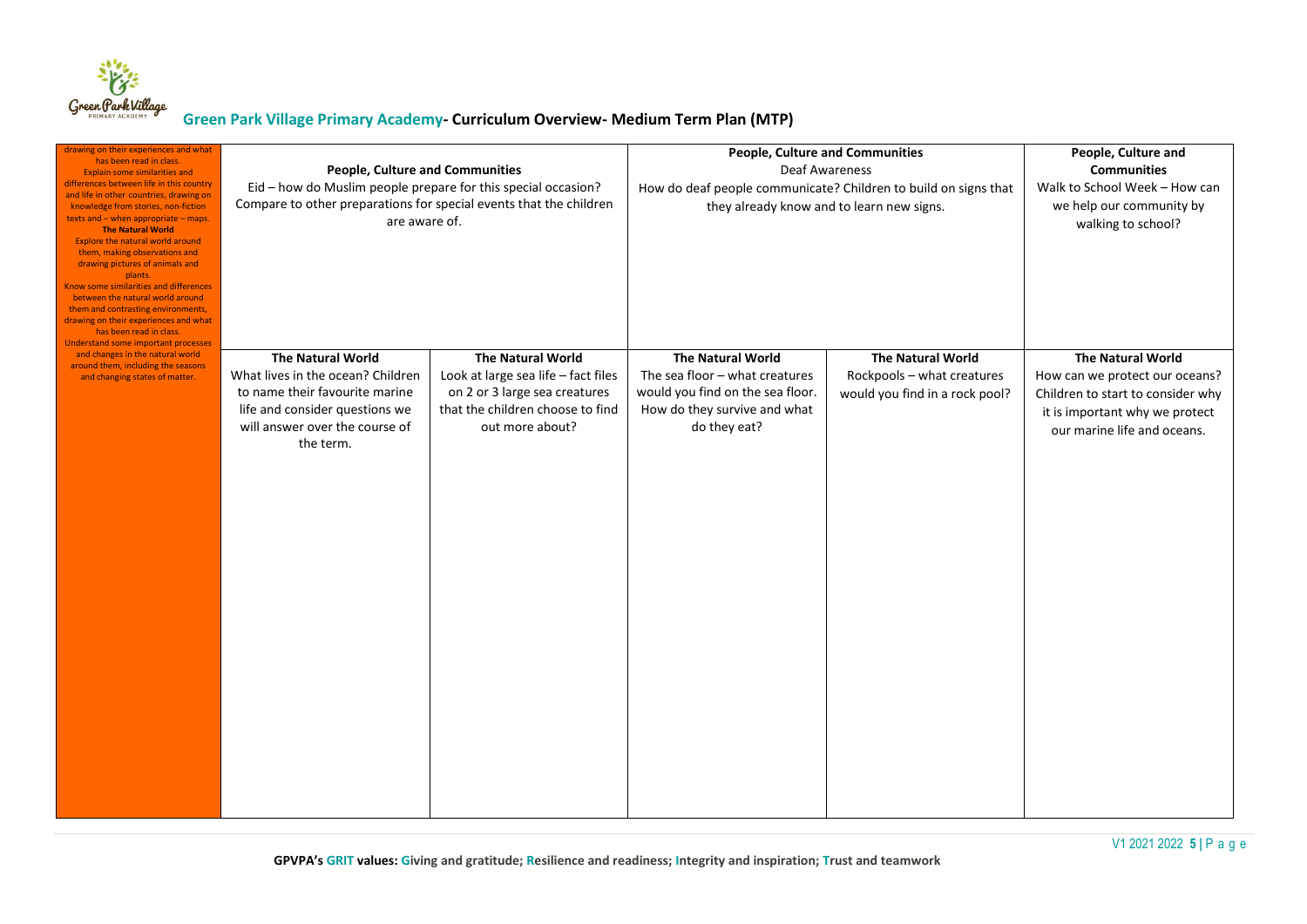

| <b>Expressive Arts and</b><br><b>Design</b><br><b>Creating with Materials</b><br>Safely use and explore a variety of<br>materials, tools and techniques,<br>experimenting with colour, design,<br>texture, form and function.<br>Share their creations, explaining the  | <b>Creating with Materials</b><br>Collaborative art to create large<br>sea creatures to display in the<br>classroom. What will children use<br>to create different textures for<br>sea and sand? | <b>Creating with Materials</b><br>Collaborative art to create a<br>large Rainbow Fish to display.<br>What materials can they use to<br>represent the different and<br>textures? | <b>Creating with Materials</b><br>Design and create an aquarium<br>setting using recycled<br>materials. | <b>Creating with Materials</b><br>Create and decorate saltdough<br>Eid decorations. Choose tools<br>to create the desired effect on<br>the decoration and decorate.     | <b>Creating with Materials</b><br>Create paper plate fish - sharks,<br>jellyfish, puffer fish. Children to<br>choose materials and consider<br>how to join these to create the<br>desired effect. |
|-------------------------------------------------------------------------------------------------------------------------------------------------------------------------------------------------------------------------------------------------------------------------|--------------------------------------------------------------------------------------------------------------------------------------------------------------------------------------------------|---------------------------------------------------------------------------------------------------------------------------------------------------------------------------------|---------------------------------------------------------------------------------------------------------|-------------------------------------------------------------------------------------------------------------------------------------------------------------------------|---------------------------------------------------------------------------------------------------------------------------------------------------------------------------------------------------|
| process they have used; - Make use of<br>props and materials when role playing<br>characters in narratives and stories.<br><b>Being Imaginative and Expressive</b>                                                                                                      | <b>Being Imaginative and</b>                                                                                                                                                                     | <b>Being Imaginative and</b>                                                                                                                                                    | <b>Being Imaginative and</b>                                                                            | <b>Being Imaginative and</b>                                                                                                                                            | <b>Being Imaginative and</b>                                                                                                                                                                      |
| Invent, adapt and recount narratives<br>and stories with peers and their<br>teacher.<br>Sing a range of well-known nursery<br>rhymes and songs; Perform songs,<br>rhymes, poems and stories with<br>others, and - when appropriate - try<br>to move in time with music. | <b>Expressive</b><br>Children to join in with a range of<br>Ocean-themed nursery rhymes<br>and songs.                                                                                            | <b>Expressive</b><br>Create actions to perform the<br>story, The Snail and the Whale.                                                                                           | <b>Expressive</b><br>Continue to rehearse actions to<br>perform the story, The Snail<br>and the Whale.  | <b>Expressive</b><br>Children to use percussion<br>instruments to follow the story<br>of The Snail and the Whale -<br>how will the music change<br>througout the story? | <b>Expressive</b><br>Puppet shows - children to and<br>use puppets to perform ocean-<br>themed stories to their peers.                                                                            |
|                                                                                                                                                                                                                                                                         |                                                                                                                                                                                                  |                                                                                                                                                                                 | Specific progression subjects for school curriculum continuation                                        |                                                                                                                                                                         |                                                                                                                                                                                                   |
|                                                                                                                                                                                                                                                                         | Week 1                                                                                                                                                                                           | Week 2                                                                                                                                                                          | Week 3                                                                                                  | Week 4                                                                                                                                                                  | Week 5                                                                                                                                                                                            |
| <b>Music</b>                                                                                                                                                                                                                                                            | We can recognise different<br>tempos in music.                                                                                                                                                   | We know that music can<br>change our feelings.                                                                                                                                  | We can use percussion<br>instruments to create a rhythm.                                                | We can use music/instruments<br>to tell a story.                                                                                                                        | We can use instruments and<br>music to act out a story or poem.                                                                                                                                   |
| <b>Computing</b>                                                                                                                                                                                                                                                        | We are digital readers                                                                                                                                                                           | We know what a keyboard/pad<br>is                                                                                                                                               | We can write words on a<br>keyboard/pad                                                                 | We can write a message on a<br>keyboard/pad                                                                                                                             | We can understand instructions                                                                                                                                                                    |
| <b>PE</b>                                                                                                                                                                                                                                                               | U-Sports:<br>Target games - sending objects, towards, through, over & under targets<br>Net/Wall - Racquet & ball (Tennis, Dodgeball)                                                             |                                                                                                                                                                                 |                                                                                                         |                                                                                                                                                                         |                                                                                                                                                                                                   |
|                                                                                                                                                                                                                                                                         |                                                                                                                                                                                                  |                                                                                                                                                                                 |                                                                                                         |                                                                                                                                                                         |                                                                                                                                                                                                   |

| <b>RE</b>                   | The boy who cried Wolf (An | The Crocodile and the Priest   | Bilal and the Beautiful     | The Gold-Giving Serpent (An        | Best Friends (A Story from Asia)     |
|-----------------------------|----------------------------|--------------------------------|-----------------------------|------------------------------------|--------------------------------------|
| What can we learn from      | Aesop fable)               | (A Sikh Story)                 | Butterfly (A Muslim Story)  | Indian Fairytale)                  |                                      |
| stories?                    |                            |                                |                             |                                    | What do you need to be happy? What   |
|                             | Link to honesty and        | Everyone is equal, everyone is | What do you think is        | Discuss being greedy and grateful. | makes a good friend?Do you think you |
|                             | integrity                  | special and important and      | beautiful and special?      | Differences and reasons why.       | are a good friend?                   |
|                             | (Pass the button game)     | should try to be the best that |                             |                                    |                                      |
|                             |                            | they can be.                   |                             |                                    |                                      |
|                             |                            |                                |                             |                                    |                                      |
| <b>PSHE and Citizenship</b> | My family and me           | Make friends, make friends,    | Make friends, make friends, | Falling out and bullying (part 1)  | Falling out and bullying (part 2)    |
|                             |                            | never ever break friends (part | never ever break friends    |                                    |                                      |
|                             | I can identify some of the |                                | part 2)                     | I am starting to understand the    | I can use Calm Me time to manage my  |
| Jigsaw-Relationships        | jobs I do in my family.    |                                |                             | impact of unkind words.            | feelings.                            |

V1 2021 2022 **6 |** P a g e